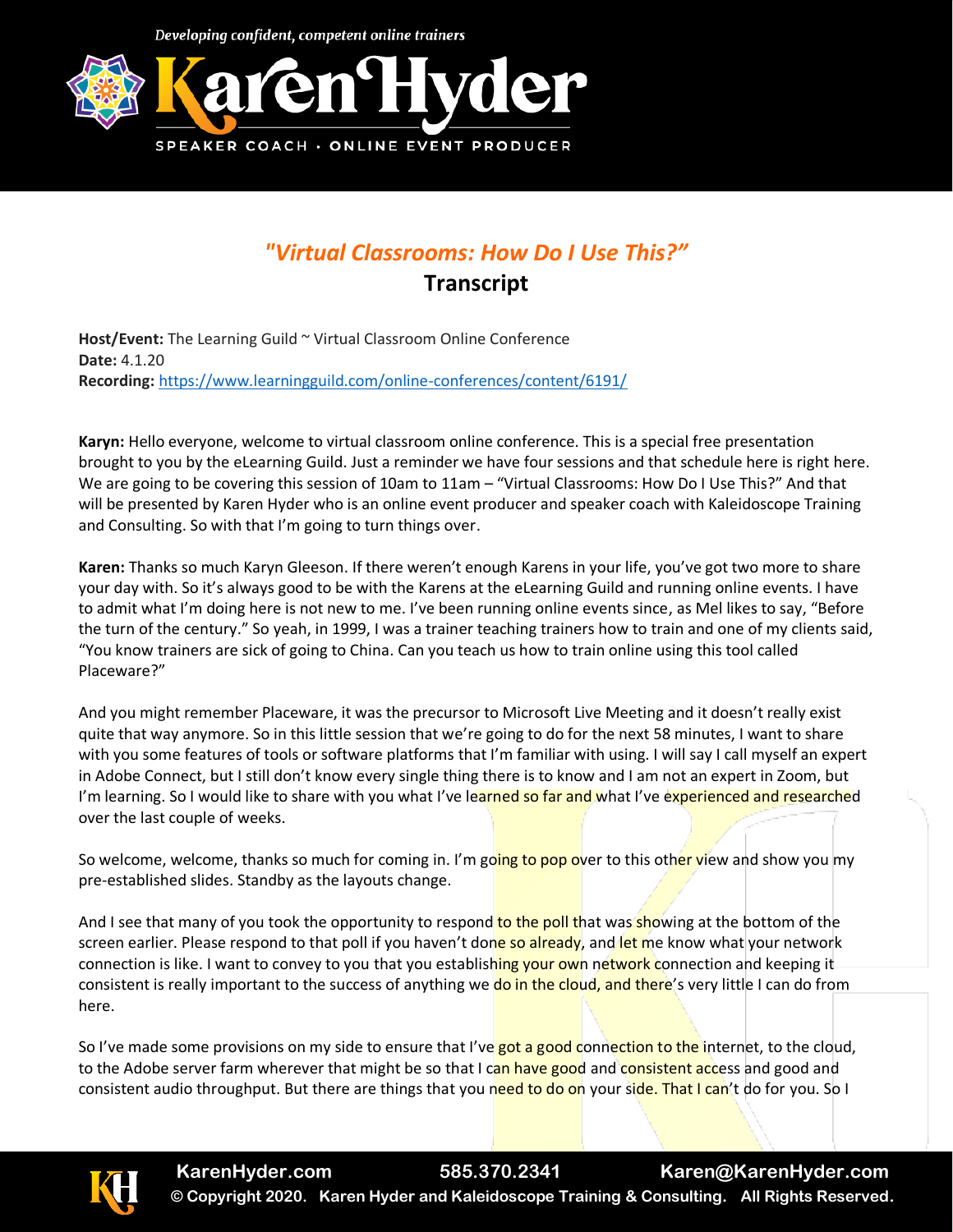can't improve your network connection, I can only warn you that you need to do something for your network connection. So I do encourage you to run a speed test before you join live sessions to be sure that your network connectivity is excellent and consistent. And I encourage you to run that speed test throughout the day and even days before the session at the same time frame that you're going to run a session because with everybody and my mother on the internet these days, throughput can slow down. So wireless connections, high-traffic connections, inconsistent connections will experience symptoms. And again there's very little I can do to change those symptoms. I can have done some things up front to prepare, but you'll need to make those changes locally.

So as you're looking at this Adobe environment, I know that many of you were in Mel Chambers' session in our first part of the program and you'll see her again in our next part of the program, so you may be familiar with this software tool, Adobe Connect, and the pods that you're seeing on screen right now, or the features, the tools that are available within this software application.

On the left side of the screen you're seeing the chat pod and in the lower left I've got a specific chat pod set aside for technical questions. When there are 667 people logged in to a session, it can be difficult to pick out any troubleshooting that might be required, and it's also a distraction. With everybody typing in chat, technical questions and troubleshooting get lost. So I've separated the technical chat out into the pod on the lower left and I'm asking that my team members Mel and Karyn Gleeson to respond to you there to provide technical troubleshooting while I talk nonstop for the next 55 minutes. Not really nonstop. I'm going to take a couple breaks from time to time and ask you to type in chat.

So I see that many of you have confirmed your readiness showing – using the poll at the bottom of the screen. And I'm going to end the poll now to keep you from voting. But I do want to point out to you that it's helpful to have a poll like that showing right away so that I can know what's going on with my participants. Virtually every virtual classroom software platform that you might use will have polls available – something that you can do with your participants at any time during your live session.

As long as we're thinking about the features of the software interface, I want you to also notice that in Adobe Connect on the mobile app the software looks totally different. So the features might be the same, and they might even be called by the same names, but things are really quite different. So if you're looking at a mobile app and you're annoyed when I tell you to change your status to agree, because you're not finding that "agree" function, I want you to know that it's part of this Hand Raise button over here on the right side. So what I'm doing here is an attempt to eliminate the barriers to our success. It's important that you understand how to control the features of the software for yourself because there's very little I can do from here to improve your ability to use the tools unless I tell you right now, at the beginning of the session.

So I do want to encourage you to use chat. Please notice your chat feature has a pod options button in the top right corner. That means you can make additional setting changes within chat. So take a look at Pod Options and please notice you can change your font size – so if you have middle-aged eyes like mine you might need to increase the font size there to read the text more easily. But of course when it's larger it zooms by even more quickly. You might choose to change your text color to a different color so that it's easier for us to follow threads of a conversation. And the key thing of course is to type in the white space at the bottom and press enter. If you'd like to have a private chat with another participant or the host in the session room, you can use that same pod options menu and start chat with a group of people logged in as host or as presenter. Or any individual on the session.



**KarenHyder.com 585.370.2341 Karen@KarenHyder.com © Copyright 2020. Karen Hyder and Kaleidoscope Training & Consulting. All Rights Reserved.**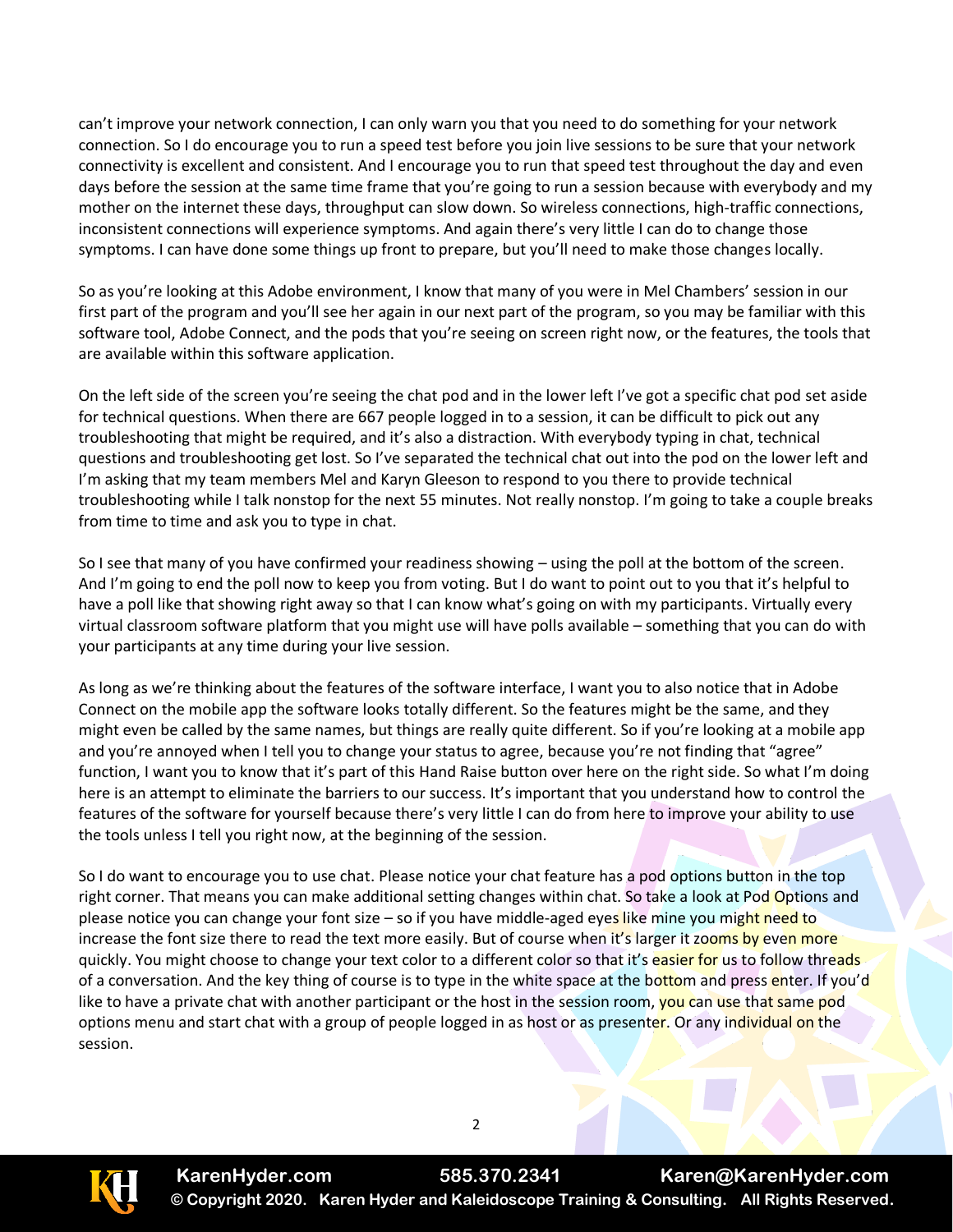So if you're seeing colleagues and friends and you'd like to communicate with them privately, you're certainly welcome to do that using that chat function. That's not unique to Adobe Connect; the way that it works though is unique: you end up with a separate sort of golden glowing tab at the bottom of your chat pod to indicate that there's a second page here and on that second page there's another conversation.

So if you haven't done so already, please use chat to let me know where you're joining from and what your role is. Also, I'm curious to know what you typically teach, or what you're creating training about. If you're using the mobile app, again notice chat behaves differently, you have to access that chat pod from a menu on the left side. And if I have more than one chat pod, you're choosing those chat pods as though you're choosing items in a menu.

So take a look and I'm going to pause now and read what you're writing. And again with the hundreds of people logged in, it's hard to see those text messages but I see a lot of folks coming in here with experience as facilitators, as instructional designers, as trainers, welcome, thanks so much for coming in. And Bill I don't actually follow 700 responses. This isn't the ideal virtual instructor-led training experience. I would more likely reduce my session sizes to 20 people, not 700.

But with the webinar we do have the ability to use these tools to communicate. And I would say the key thing if you care about what the participants are typing is to stop regularly, mute your mic, and read what they're writing. So as I read, I can see that Roshanda is getting dizzy and yeah I understand. And you as participants don't have the ability to control the size of chat, but I do. So I can pause regularly, scroll back up through chat. I can even save chat off into an email, and look at it again later on. I can develop FAQs based on what's been posted there in chat. But it is pretty hard to carry on a conversation with 700 people at once. Yo, Logan, I see you there from Florida, welcome.

So Mel mentioned this in her session today that virtual classrooms are not created equal. So I want to compare a few different tools and I'll talk about four specifically, a couple more than others, and you'll see why. There's a lot of similarities among the tools that we'll talk about here. So I really want to highlight the things that are different. And when we talk about what they're called – you know, are they virtual online software tools or web interface tools? Whatever you choose to call it is fine, but I typically refer to it as a virtual classroom, because what I do here is I create and deliver training sessions so my goal is to create sound instructional design and deliver with effective delivery methods.

And you heard Mel say in session 1 that for us it's not about the tool, it's about the instructional design. So when we are designing for online, we are really trying to figure out what are the learning objectives? What are the things that people need to take away from this training? And design based on that, not look at the software and say "whooo-wee, look at all these bells and whistles, let's figure out how we can make them work." Because that gives us the wrong focus.

But the reality is that virtual classroom tools are quite different from one to the next. So if you've designed something to run in a software tool like WebEx and you find you have to run it in Skype for Business or Microsoft Teams instead, you might find that the feature set is limited. And here's a tip. If the word "meeting" is in the name, as opposed to training, it's designed for meetings, and not for training. So if your IT folks are saying, "Hey, GoToMeeting is totally fine for your multi-hundred person training class," nope, it's not. Because it's designed for meetings. So I encourage you to go with the tool that has training in the name.

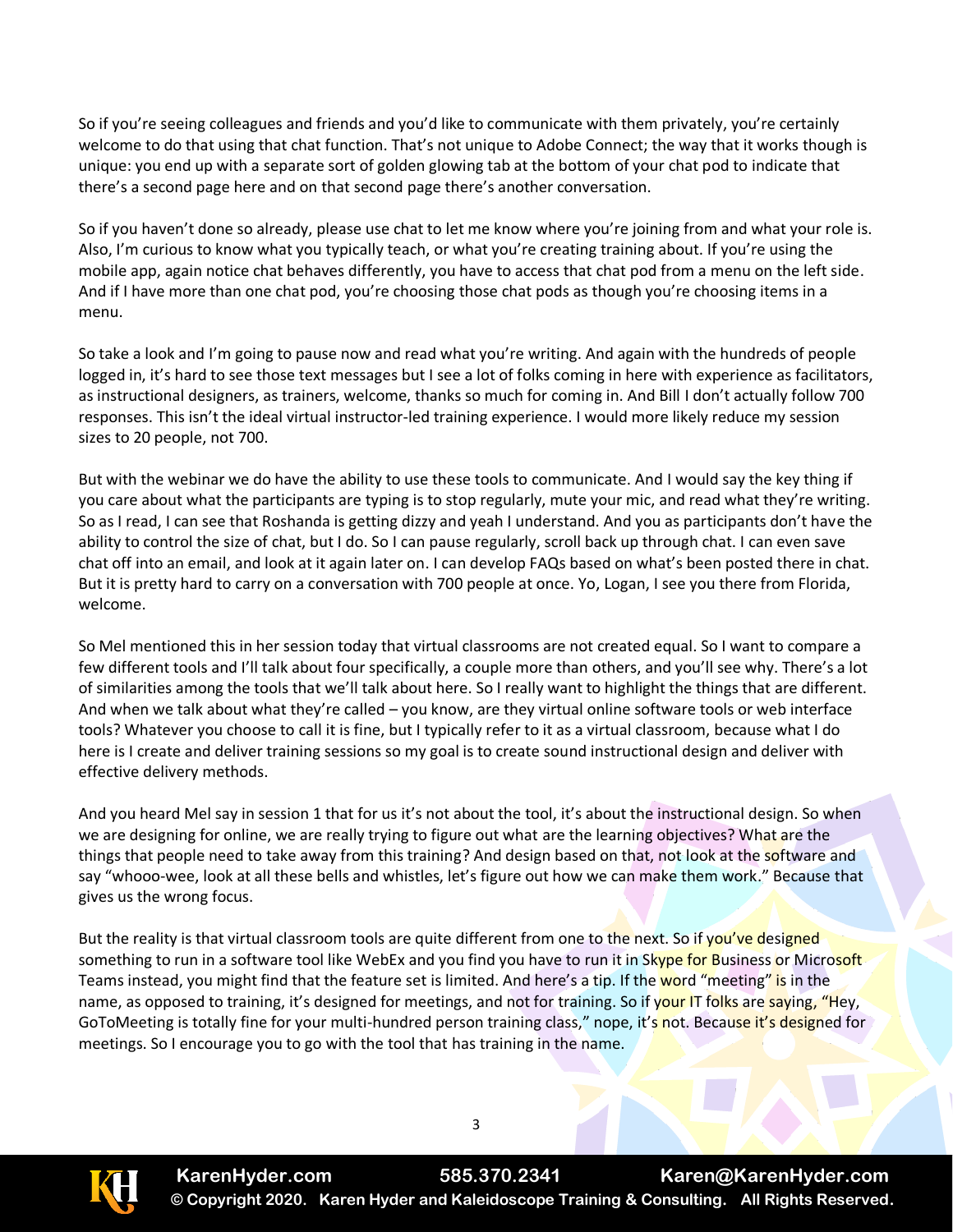And I won't bore you with all the details of my long and storied history as a teacher, but I've spent almost 30 years teaching people how to do different things. So just notice please on this slide that hypertext links are clickable. So as I create my PowerPoint slides that I use in the Adobe Connect environment, I purposely make hypertext links clickable so that when you hover over them, you can click on them in this software interface.

So I'm going to keep on moving through this as you already are familiar with me. And as I mentioned at the top of the hour, these tools are not created equal. So in this session I want to share with you the differences and similarities, and talk about how that might impact you as you're making choices about how to design your instruction or how to deliver your training online.

So some of you already figured out how to set your status. If you find your hand-raise button at the top of the screen – it looks like a little black button with a person raising their hand. And there's a little dropdown arrow to the right of that. You can click that dropdown arrow to select agree or disagree or you can let me know that you've stepped away. Sorry Mary, that may have been a false statement there that all those links were clickable, we'll try again in a few minutes. So please choose your agree button if you are ready to agree to this next question.

Oh and if you're on the mobile app, you have to find that same option next to the hand-raise button over here.

So I'm asking that during this session you do resist distractions. I know that that aspect of teaching while presenting while also doing email is tempting. But multitasking isn't actually a thing; instead, we "task-swap." So I'm going to ask you to resist those distractions and do participate by typing in chat and responding to the polls as they come up. And now you can agree to participate. And here in Adobe Connect I cannot show you the attendee list while we're in one of these huge 1000-person rooms. But if you're in a normal-sized Adobe Connect session room, the attendees list is visible and I can see who's clicked "agree'' and who's clicked "disagree" or stepped away. You might also show me bunny or turtle to show me that you want me to speed up or slow down. Those options are visible as well.

In Zoom, those same types of tools look like this. So you might see a raise hand button, or what they call nonverbal feedback – maybe you might call it a binary poll where you can agree or disagree or yes or no. You might use chat that kind of looks like this where yeah you can have private chats, if that feature is turned on. Or you can type to just the panelists or presenters if that is turned on. And then, you can have polls that can be pre-created prior to the session and then displayed by the person who's really the host in that live session. So here in Adobe Connect, things look a little bit different. We have different types of tools but they all kind of do the same thing. The tricky thing is when you're making your instructional design, you've got to know what you're going to be using. You need to know what it's called; you might need some screen shots or some micro-instructions for your facilitator or your producer to use.

And things really are just different enough that the participants need to be taught how to use the tools. Because from one to the next, things change. And certain tools might be turned on or not turned on. So I encourage you to always teach participants ahead of time which tools are available to them and tell them to use them. If we don't tell people to use them, they are very unlikely to start changing their status to go faster or go slower or coffee cup, which is one of the options there.

So as we design, do make sure that you've designed for the tool that you're going to be using. But even that can throw you. Because in the Zoom app, if you're using Zoom on your phone or your tablet, in contrast to on your

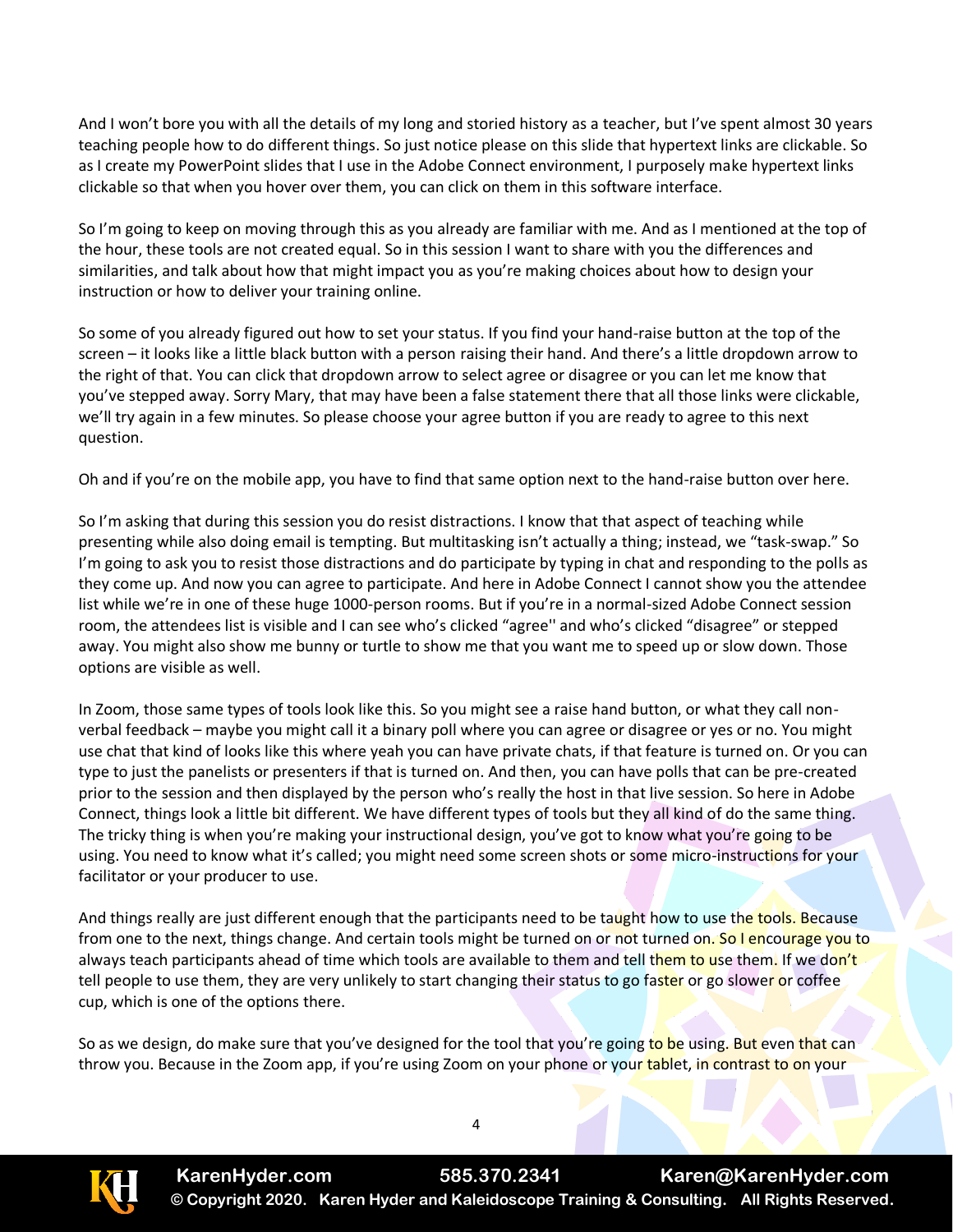laptop or desktop machine, in Windows, the tools look different. They're even called by different names. So that "set status" that was yes or no or go faster or go slower, on the mobile app is clap or thumbs up.

So if I thought I might get people to respond to me and I wanted to say "Hey, if you're hearing me OK or if you're ready to begin, change your status to yes," they don't have a yes here, so I have a new issue and I need new language and scripting in order to talk straight about this. Some of you noticed here in Adobe Connect when we use polls there's no need to click submit at the end. But in Zoom and in WebEx and in GoTo, we do need to click (submit) at the end to finalize our answers.

And if you're using WebEx, chat looks kind of like how it looks here. You can send a message to all participants or to specific groups or individuals. It's right there at the bottom of the chat pod, you don't have to dig around in the pod options menu at the top right. So you type in the pod, or you type in the field, and click send. Easy, piece of cake, no problem.

When you go to GoTo Webinar, chat is not as it seems. So everything looks kind of the same here, but I got to tell ya, it doesn't behave the same. So bonus points for anybody who can tell me how in specifically GoTo Webinar – Webinar, not the other two flavors, how this chat works differently. Yeah ding ding ding, it only goes to staff. So it actually shows up more like a question in the questions panel. So this is a show stopper for me. If a client says to me "I want you to teach this, but we have 1000 people so we need to run it in GoTo Webinar and that means chat doesn't work" That's a problem for me. Because I rely a lot on chat. And in Mel's session she asked you to respond to that poll "What do you use most frequently, what's your favorite go to?" If chat is your favorite go to and suddenly you can't speak, then that's a problem because you can't ask people "Are you hearing me OK? Are you ready to proceed? Did you understand what I just said?" You're needing to use that through Q&A.

So, I wish that in GoTo Webinar you could just switch that switch on. But thankfully in Zoom, you can. So if that function to chat is not turned on, you can go into your zoom settings and turn on the function to chat. You can even turn on the function to private chat if it's not turned on. Which would mean you could do sort of one-on-one brainstorming. Like a poor man's version of breakout groups – go into private chat – first pick a partner – go into private chat, have a private discussion and come back and report what your findings were. So you might be able to leverage a design technique like that. Please notice also here in the zoom chat settings you can prevent participants from saving chat. If the content is proprietary or copyright held, then no, you don't want people to be saving that at the end. So you can switch that off.

So I really appreciate that in Zoom there's so many different things that you can switch on and off based on how you like to use it. But – hang on just a second, I've got a couple pods going on here – but that can be too many settings to change. Or maybe you don't realize what it is that needs to be changed and you go into a session and realize "uh-oh, I needed to have turned on the captioning" or "I needed to have turned on the ability for people to download files." Or "I needed to turn on the ability for people to use polling". So things that I think of as standard in Zoom are not necessarily standard. So quick question for you, we didn't look at the question or Q&A pod here in Adobe Connect, but I gave you an inkling that there is a tool or a setting or a feature that allows you to just collect questions and not have open chat pods like we're using here.

Why would you ever use the chat pod and why would you use the Q&A pod separately? When would you want to control those things differently? I'm going to stop and read for a minute and mute my mic, please stand by. OK so these are terrific answers coming in here and notice I've really isolated the answers. We've got two buckets. Instead of one big bucket, with lots of answers coming in and then we can't differentiate between one and the other. Two buckets lets us pre-sort.

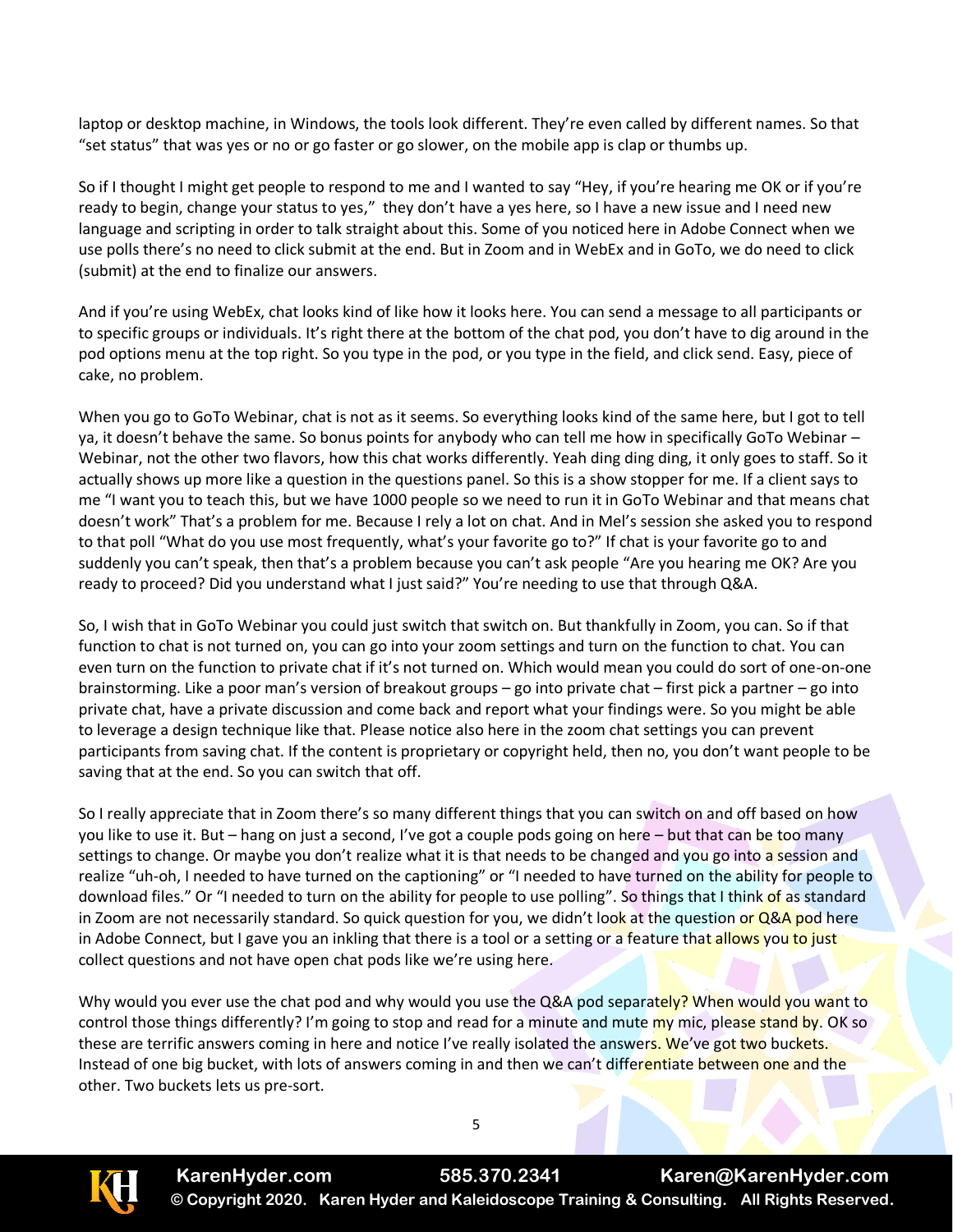And you saw in Mel's presentation that I had 9 separate chat pods going at one time. Of course, they were in categories, so the 9 made good sense. But we use chat when we want the conversation to be open and back and forth, and sort of free flowing. And ideally when there's fewer than 700 people logged in. Q&A we use when we want more structure. When we want to keep it filtered. When we want other team members to respond to the questions and not just the person who is leading the discussion.

The Q&A pod allows us to filter things in such a way that participants don't see what others are typing until we've responded. So most of the tools that you'll see have some differentiation between the chat and the Q&A, but you have to ask yourself, "Is that important to me? Is it important that I separate the questions from chat?"

And I think if you've got hundreds of people logged in, or you're afraid of being heckled. Which is for real. Or if you need the team members to be responding to business questions versus technical questions versus contentrelated questions, the questions and answers pod is going to be much more useful to you. I see that friends are typing to each other. Thomas, I can't put you in those chat pods exclusively, but you could self-select into those chat pods. OK so I'm going to get rid of these chat pods for the moment and really all I'm doing is covering them up. What you're seeing here in Adobe Connect is an object-oriented environment.

So all of these items on screen are objects. And these objects can be moved and sized as needed. That means that there can be a lot of set-up up front. I can't tell you how many hours Mel and I have spent bit-twiddling – what we call "bit-twiddling" here in Adobe Connect, just making things fit. Making this move here and making this line up with this. And double clicking on title bars to rename them. Notice what I've renamed the chat for tech troubleshooting help. So it stands alone as its own explanation.

That takes time and it takes energy to set that up. So don't overlook that as something that needs to be done. So I'm curious to know, of the tools, of the names I've just been throwing out there, the software platforms or products, which ones are you using and this poll lets you choose more than one if there are more than one that apply. If there's something that I haven't mentioned here, use chat to type in other. Polls can be kind of like anonymous polls. Where if you wanted people to give you an answer, but it was really an open-ended question, and maybe you want to keep it anonymous. You could create an open-ended question, like "Where are you from?" – creating this now – and make it into a multiple answer poll that allows participants to fill in the blanks, but not see what the others have typed until the end.

So if you wanted to use a different kind of a poll, try this one up above. Oh OK, actually I should have made it that, sorry what tools. Sorry for ripping that out from under you. So it's a different type of poll. But it's still called a poll. And you can't see what other participants have answered until I click on "broadcast results." But I gotta tell you, you know what I really like about polls here in Adobe Connect is I can just switch them on and off. I can just… Like the poll that you're seeing at the bottom, what type of events, I'm unchecking broadcast results to take away the bar chart on the right, and now I'm broadcasting the results to put it back. I can end the poll to keep you from voting and I can reset the answers and re-open the poll and make you vote again. So it's endlessly editable. It doesn't matter if I already used it. It doesn't matter if there's already data there. Every time I end the poll, the data is saved so I can create a report later on, which is excellent. And most tools do allow me to have reporting based on what is entered into the poll.

So if you're using it as more of a quiz, that's great. But I can really only have one poll at a time here. I mean, to be fair, I have two on screen at the moment. But they each live in their own pod. They each live in a box by themselves. And those boxes need to be created and they need to be put there and they need to be sized. And

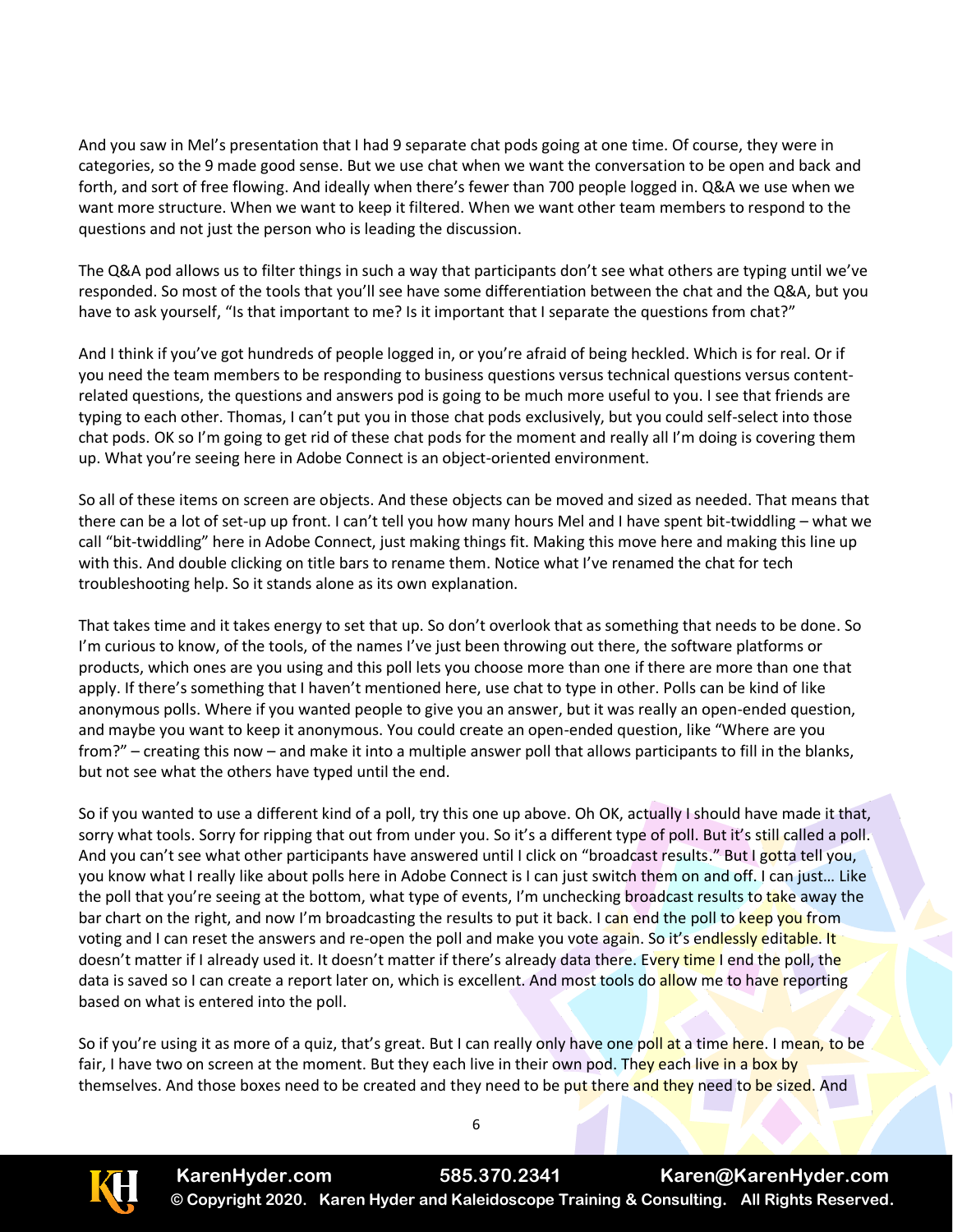they need to be labeled. So you're thinking "Man, every time I run a session I've got to put all these boxes there and label and size them" The big difference that you're going to find when you look at Adobe Connect or WebEx, in contrast to tools like Zoom or GoTo, is that session rooms are persistent. More so in Adobe than WebEx.

In Adobe Connect, if we – all of us were to log out of this session room right now and come back a week from now, everything would be exactly the way we left it. The data in the polls, the text in the chat pod, all of this would exist and would persist over time. So as I'm working for an organization like Hearing First and running multi-week programs 90 minutes at a time, we use the same session room over and over and over again. Participants have the same login ID – the presenter has access to the room early, they can upload materials ahead of time. We can create and size things ahead of time. So that persistence means that rooms are endlessly reusable. All I need to do is clear out the data from one session to the next. So that's really different.

And in WebEx, you can do that to a degree, but you still have to populate the session room each time you join. But you can kind of keep all those slides in a little folder attached to the room so that saves you some time. You can absolutely open and do anything on the fly. In fact, I just created that poll while you were waiting.

So it kind of depends which tools you're using – or, I'm sorry, which types of online events you're offering when you consider what types of tools you might need. If you're doing meetings, or you're doing webinars, that are broadcasty, and you don't need participants to interact with each other, by all means use a tool that's a meeting tool or a webinar tool. But if you mean to have highly interactive, engaging, running multiple times with multiple people, you might consider a tool like Adobe Connect that is persistent and that allows us to have a url that we can go back to over and over again.

So this poll thing isn't so tricky. I can show you a poll any time. I just bring it up. Well first of all, I create it and set it to multiple answers in this case, and I dragged it into view, but I can just open it from a menu if I need to. And of course I want to talk about it as I'm showing the poll and ultimately click broadcast results and then in the end, I hide the poll to get rid of it or to stop displaying that object from view. And you saw earlier that I had a multiplechoice type of poll and a short answer poll. OK, big deal. If you're not using polls, you wouldn't care about this. But I have to tell you that when we instructional designers create polls and ask facilitators to use them, they are intimidated by this.

So you think, "wow, what's the big deal, it's so easy" It's not that easy. It's not that easy when you have an audience watching you and your mouse hand is sweaty and your mouse finger is shaking. So it's really handy to have a producer or somebody that you can just say "Hey, Mel, can you bring up that poll for me because you know my internet connection is a little sluggish right now and I'm getting a grayed out view of the interface at the moment and not able to actually control that."

So know that it's just not as easy as it looks. You think it's going to be easy but then you end up working in an interface like Zoom where, here's a poll this is what the poll looks like to you where you would be voting and then ultimately clicking on submit, so I have to remind people to click on submit. But when I create the poll, I'm creating it in an online cloud environment that's associated with the creation of the room – that's where I go to change the controls and set the date and time and if I'm going to have a waiting room or a password associated with the room. I set all that stuff up. If I've turned on the ability to use polls then I can add polls there. So I'm filling in these little fields. Which means I'm either typing or copying and pasting. Once per line. So that slows me down a little bit. It takes time.

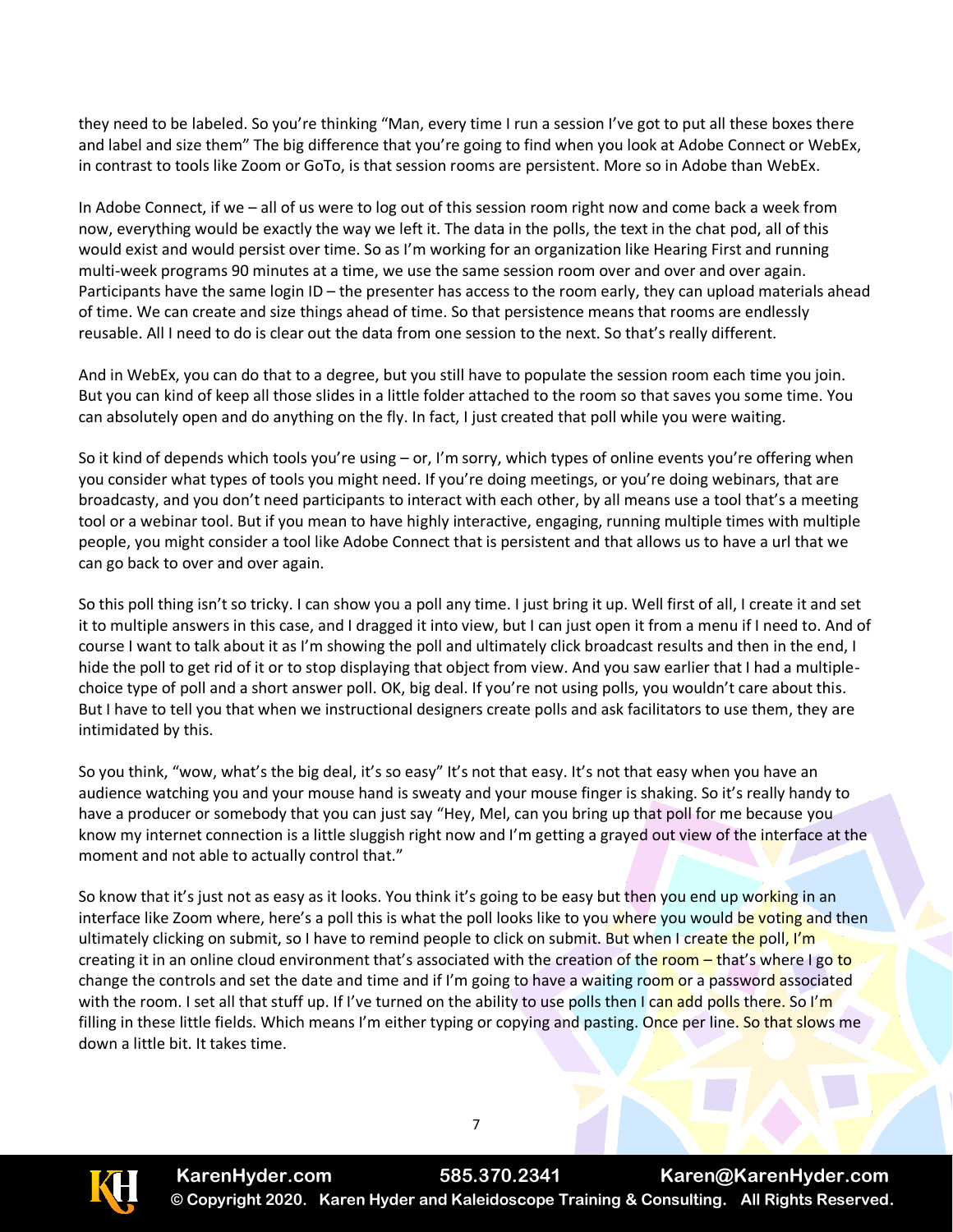And notice I have the choice to have multiple choice or multiple answer. In Zoom, I can string several polls together, so I could do it more like a quiz. Where I show three polls at a time or five polls at a time. And that's true in WebEx and GoTo products as well. When I'm creating the poll, of course I'm filling in all this text, I have a finite amount of space that I can use to fill in. It's showing a little counter here telling me how much space I have left. About 200 characters for that question itself and about I think it's 70 characters or something like that for each of the fields and then I can add more questions to this particular poll. When I show it to you in the live environment, it looks like this to me, where I've got the question at the top and then possible answers and then the question here.

And if I decided in this moment that I needed to edit it, I could use this edit button in the top right and I could end up in that cloud environment where I can make tweaks to the text. But I've kind of left the room then, I'm working in the administrative area. This little dropdown arrow lets me switch between the first poll and the second poll, if I have more than one. When it comes time to give you the poll and have you vote, I'm seeing responses coming in like this.

So I'm seeing you vote and I can comment on what I'm seeing and I can even stop sharing and start the poll over again if I wanted to. If I see a typo though, I would have had to go back to the administrative area to fix that. And then, ultimately, this is what I can show to you at the end – and I just want you to take a quick note of what you see here from creation to delivery in the poll itself. What do you notice about the poll? Yeah to me it just feels clunky and everything looks different, it's not even graphically the same, so for a new producer or for a new facilitator, it can be easy to feel lost in here because things look so different.

So in comparison to the Adobe version, which I am a fan of, where everything really happens in the same place with the same look and feel, this to me feels like a learning curve. So now I know why my facilitators tell me they're intimidated by using polls because there's a lot that goes into it to make it work quite right.

Now, WebEx works I would say more similarly to Adobe in that the pods are sort of controlled objects and they look really similar, but it's more similar to the other in that you can have more than one question in a single poll. I can also set a timing. Participants need to click submit when they're done. But polls themselves are individual files that are saved with ATP extensions.

So if I'm in a hurry and I don't want to have to log into the WebEx room early, this actually harkens back to when we were paying for WebEx by the minute, so we didn't want to log in early. We'd go to the poll questionnaire editor, which is a little app you can install on your own desktop and that poll questionnaire editor lets you create polls in advance and then upload the polls into the room when you join. Here's a funny thing. If you're using WebEx Meeting Center, not Training Center, you can't upload more than one ATP file.

So if you're going to show a poll, you have to stop to load a new file. Which again, facilitators don't like to get slowed down by the technology. If you're using WebEx Training Center in contrast, you can load as many ATP files as you want and then you can just navigate from one to the next easily. So my – here it is – that link is clickable at the bottom, so for the person who was not able to click earlier, I'm sorry I didn't make that link quite right, it has to be hyperlinked in PowerPoint, so it has to be a good workable link in PowerPoint for it to be clickable here. So this one is. You should be able to click it, if you mouse over it, you'll see your mouse pointer change to a pointing finger. This does not work in other tools. You can't click hypertext links in WebEx like that. In fact in WebEx, I also can't, at least unless they've fixed it, I can't add PowerPoint animations. If I want to animate separate objects or separate text boxes on the slide, I have to create separate slides.

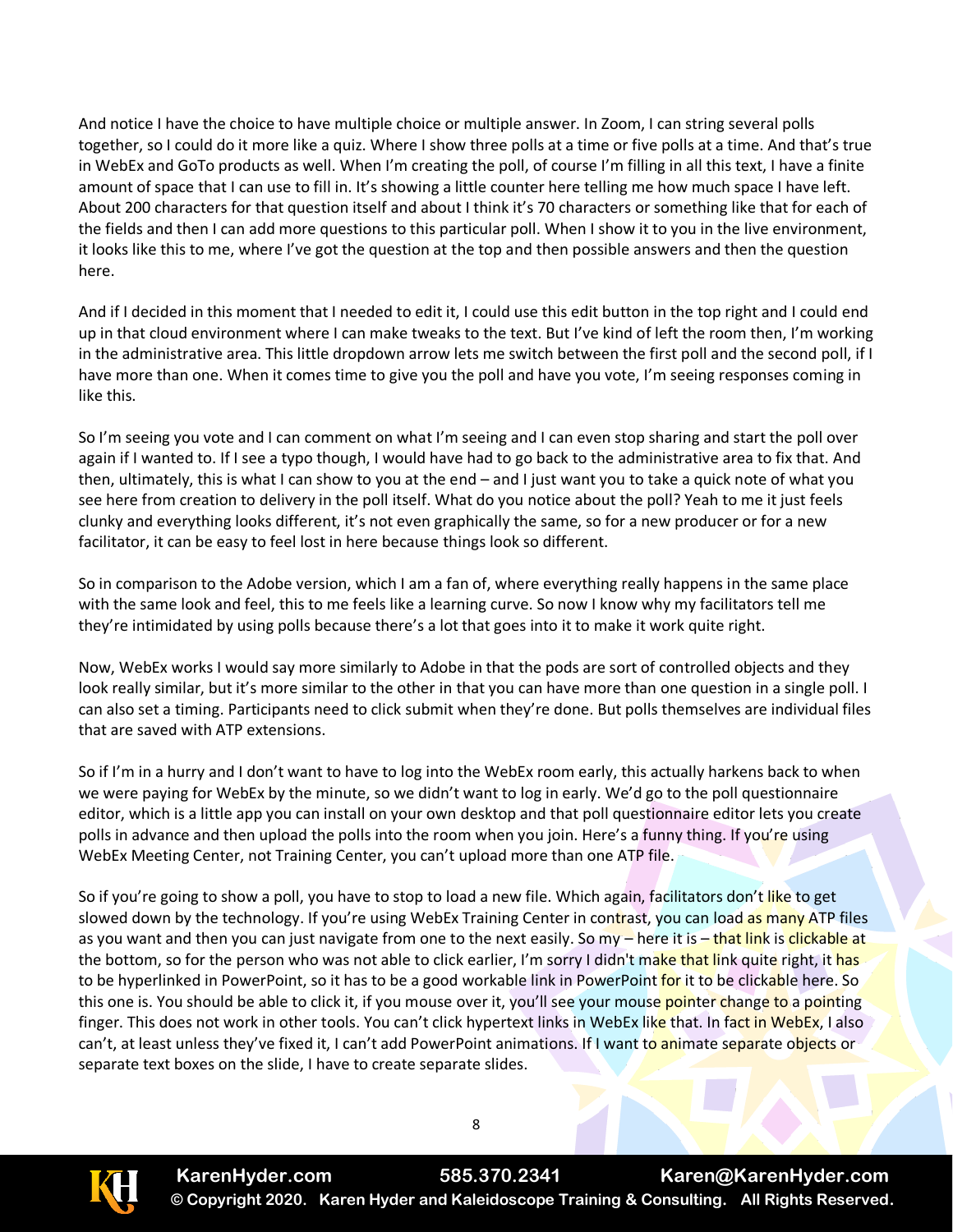So a bulleted list with three revealing bullets needs to be three separate slides. Not true in Adobe Connect. It will convert the file and make animations work. And that brings me to another critical difference between WebEx and Adobe Connect, and the other tools that you might be familiar with, and that is, here in Adobe Connect we upload everything. We upload PowerPoint, we upload video files, I can upload a picture of myself here so I don't have to use my webcam, because like Mel, I question my network throughput when I'm live streaming video as well as live streaming audio. I'd rather let my audio take priority and not let you have a choppy audio and my goofy out of sync video. So I'll just put that pod up there.

But what I like to do is upload all the materials ahead of time, then I can sleep easily, not worry about my session room and my files and then when I arrive on the day of the session, everything is already there, I just need to test it and I can proceed from that point. So Adobe and WebEx allow you to upload files into the room. Everything else is live application sharing all the time. So I'm counting a lot on my network connection to be broadcasting to the cloud and then back to you as I show my video, share my desktop, and broadcast my audio. If your network throughput is at all iffy, how well do you think that's going to work for you? Tell me what the symptoms are like when your network throughput is not great and you're trying to do a webinar (*audio cuts*) Julie, I don't use Teams, so no. I can't speak to how that works differently.

Yep delays, choppy sound, frozen screen, things disappear, you hear a repeat, out of sync video, people leave. Right, things go black. So it's important, and we'll talk about this more in our production session, in session 4 today, when I talk to you about the criticality of production and thinking about what goes into a successful session, not just rock up to – you know, get Zoom, log in and go for it, that's what we call show up and throw up or spray and pray – so not really ideal. But the key things are that the technology needs to be able to support what you're doing. If your network connection, if your computer, if your phone, if your tablet cannot broadcast voice, video, and live desktop sharing at once, give it a break. You've got to shut something down.

I mentioned GoTo just a little bit, we aren't going to talk too much about that here, but I want you to know that these types of tools behave still differently. You might be able to type in chat, you could even respond to polls and you can collapse those tools using this little arrow at the top of what's called the "grab tab toolbar" so you can get those tools to display or not display off to the right side. But all those boxes that you see on the right can be free floating.

So, like in Zoom, in GoTo Meeting, GoTo Webinar, GoTo Training, participants can sort of lose track of those boxes that get displayed. And they can be free-floating, so they can be too big or too small. They could be maximized or minimized, and it's easy, I find, to get lost. Because there's so many things floating around on the screen. I recommend to my facilitators, and Mel's going to talk about this in part three, that it's important to shut down everything else that's running on your screen. Not only do you not need extra windows open, you don't need popups from your messenger coming in, you don't need alerts alerting you in your ears that something is coming in. You don't need extra network traffic coming in. So shut down everything on your system.

And then start application sharing, because once you're in that interface where you're expanding and collapsing panels and then you're live application sharing, it can be unnerving to have multiple different free-floating objects. And it's easy to share the wrong thing, to be honest. There are nice little handy tools that let you anchor those boxes to the right side of the screen. Or, here in WebEx, a restore layout option, just says OK just kind of fix all these things. Make all these things go the way they're supposed to go. But they're different enough to really throw your facilitators and participants off.

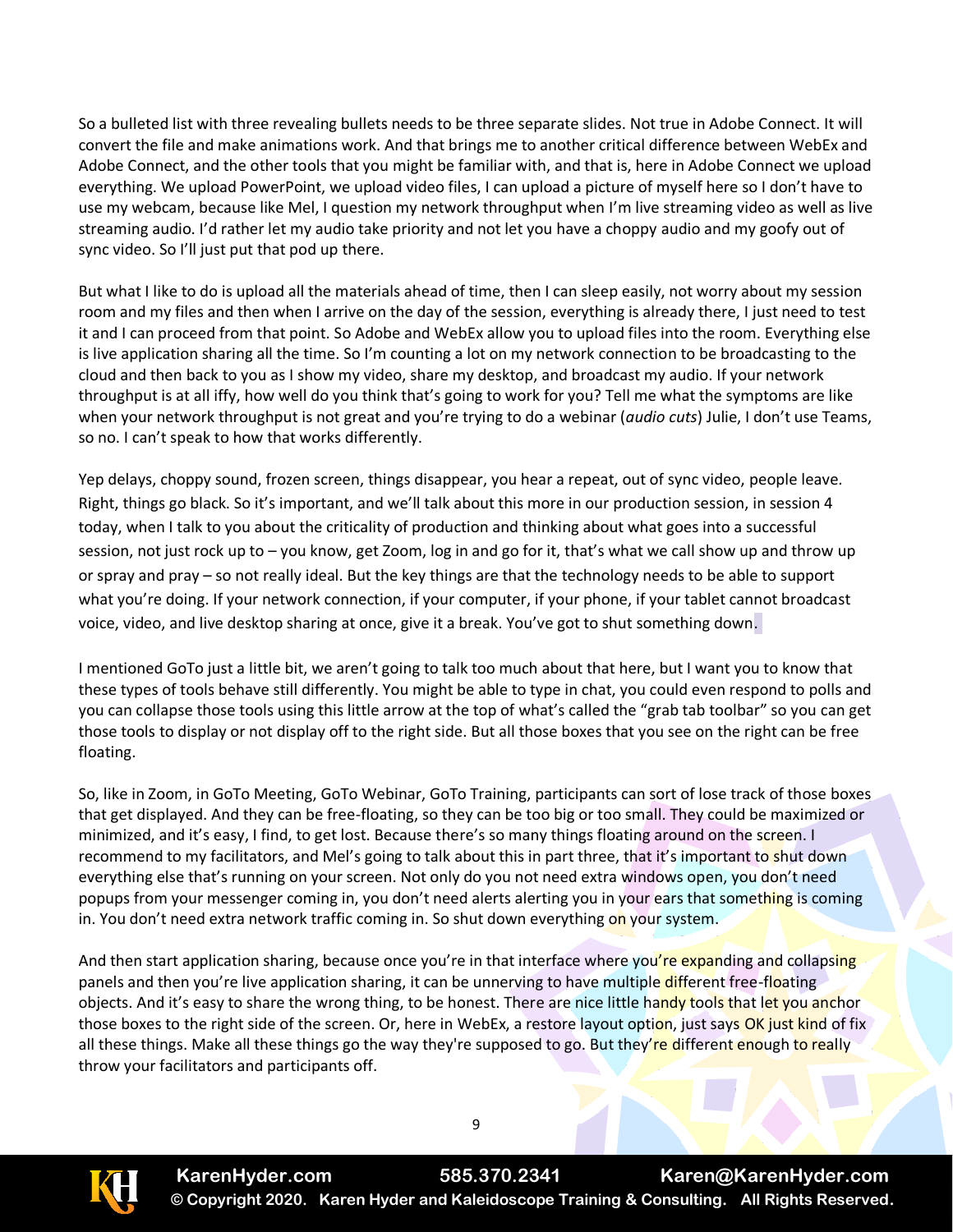Something just as simple as managing audio – many many of the folks who logged in here today weren't sure on whether or not their microphone was turned on, so it's important to teach people about using their microphone and in WebEx they have a mic icon right to the right of their own names. If participants have joined by telephony or by dialing in on the phone, that little button looks like a phone. So I can tell who logged in which way. Actually it's this icon that looks like a phone and to them that looks like a phone. So I can tell who logged in with which audio modality, and in this space I can also mute people who erroneously leave their microphones open and cause background noise. Notice in WebEx there's also extra little feedback icons that tell people when their microphone is open and whether or not they're being heard.

So it's crucial to get familiar with the interface and get used to how the tools behave. I mean even in Zoom, if you're used to using Zoom but then you join on a mobile device, this mobile device looks so much different than the Zoom application looks on my desktop. I have to click on this little extra button at the bottom to access the audio, and then my microphone is on automatically in most cases. That is a tool that can be turned off if you don't want participants to have their microphone open as soon as they join, when they're often oblivious to their microphone being on, you can make that turn off from minute one. You can also keep their video off from minute one. But from that point forward you'll want to tell them how to control their tools by using the unmute or start video at the bottom of the screen.

And notice here participants by default can share things. So you could be sharing videos with me or application sharing. Lane, I see your private message there, they all allow some kind of quizzing in one way or the other. But they behave differently enough that you wouldn't even call it quizzing. Here in Adobe Connect, we can only use chat (polls), but if you're using Adobe Presenter over top of that, then you can create quizzes. So, sorry it's not as easy a question to answer as you might think.

Hey Karyn Gleeson if you can hear me, can you make my other machine a host? I keep hanging up on this machine. Hey Mel, my machine is hung, so can you make my other user a host?

**Mel:** I am trying to find you amongst the sea.

## **Karyn:** Are you Karen 2?

**Karen:** I don't know. KH. Janet that's what I'm doing here, yeah so I'm logged in on two machines, one my primary machine where I'm joined as a host and my secondary machine, not Karen 2 nope. KH. My secondary machine I was logged in as a participant. It's a good way for me to see what others are seeing, but it's also an excellent backup in case of network cataclysm. That extra machine is logged in on a different network connection so that in case of trouble I can reach over to the other machine and advance my slides.

**Karyn:** Karen, we're not finding you, we cannot find your second instance. Can you click your "raise hand" on that?

**Karen:** Yes. Yeah real life Nathalie, for reals.

So keep in mind Zoom on the desktop, on the laptop is different than on the app and all of your participants need help with that. People aren't used to your software. So they're going to need some guidance going from one tool to the next. And the menu can be intimidating. There's a lot of settings in there and a lot of things that I can click on. Sometimes the settings aren't what I hope to see at all, it's showing that different hardware is selected that I didn't think I wanted to be using. But in Zoom, participants can actually check their audio while they're waiting to

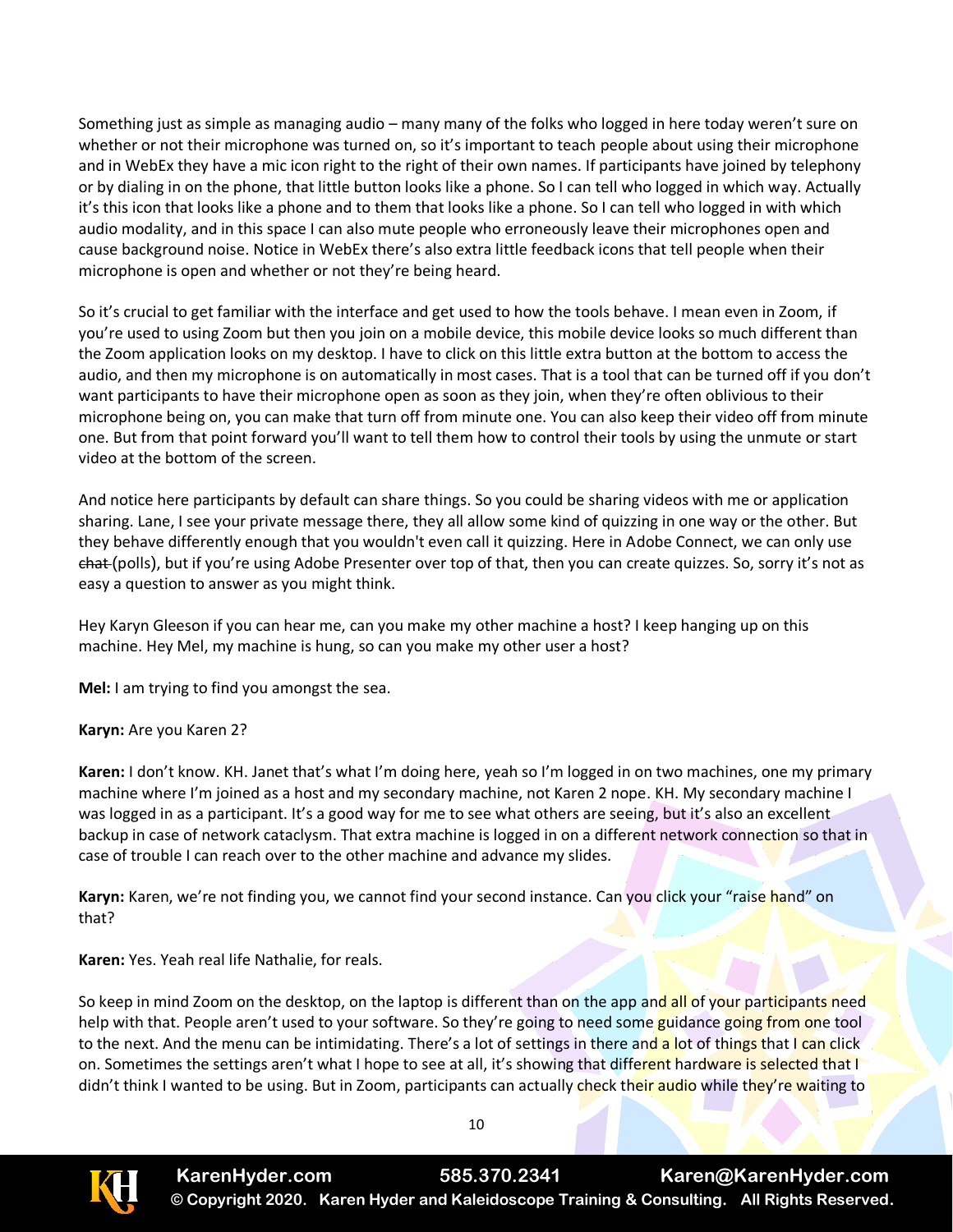join. So you may have seen this when you were waiting to join last time you were logged in, where it just prompts you to test your audio. So you can go in, make sure the right hardware is selected, make sure the volume is audible and make some other adjustments as well in that settings dialogue.

Once you're logged in, you might also choose to change settings related to your video. So that you can improve the look of your video or choose a different hardware input device. This particular feedback information is concerning for me. It says that the host is seeing that an individual participant's bandwidth is low. And in Zoom, our focus seems to be on all video, all audio, all the time. Which means people on low bandwidth, high traffic or wireless network connections are suffering profoundly. So better to not have everybody turn on all their cameras and mics at once. Better to let the facilitator's voice be the primary voice. And let their video be the primary video. To free up that throughput. So that others can actually function. And if you're used to working in a corporate setting and you've got T1 lines running everywhere, or better, fiber, and then you're home and you're competing with the people who are playing World of Warcraft in the next room or streaming Netflix all day, every day, you're going to notice some traffic issues.

So all video and all audio all the time is not brilliant. And while it may seem to be a little complex in Zoom, it can be even more complex in Adobe. So when we login here, I often start with a slide that instructs participants how to connect their audio. And in many cases they get hung up on this thing where they're prompted to use the audio or not. And if they miss that setting, their microphone might not connect. These issues are real. So just because somebody has once used some kind of virtual classroom software, it doesn't mean they're going to be able to click on the right things when the time comes.

And in fact, I also use tutorial slides like this one to remind people that they should really plug in their headset before they join. Not wait until after they join. Because that plug and play doesn't always work. Also, if you're testing your own audio, you can go in and hear yourself. So I can adjust my mic volume and in that dialogue box I can say test test test, test test test, to hear myself talking. I can choose the right hardware, if it didn't default to the right hardware. So the tools that we've been talking about today -- Zoom and GoTo and WebEx and Adobe -all have settings like this. But I promise you, your participants have no idea where to find them. So you'll be frustrated with them not controlling their microphones and video, but they don't know where to go to find it.

And sometimes these settings are multiple settings deep. With Adobe, I encourage you to try sending people out to pre-test their connection, in advance of the live session, where they can confirm that the Adobe app is installed. The app always runs better than the browser-based version of the software. So if they can install the Adobe app locally, and run from the app instead of the browser, you're going to find that the symptoms are a little lessened. And notice that they can get in and test their audio in advance using the familiar audio setup wizard. For those of you that know Adobe, know that the Audio Setup Wizard lives here in the live session under the "meeting" menu. But you can send people to that place, even before they log in. So we'll talk more about this when we talk about being pre-emptive in the production session later on.

Here in Adobe Connect, if I want to play a video for you, I'm going to play that video by first uploading the video file into a pod, then showing you the pod, then clicking on play. So I'm going to let this video play for a few seconds to give you a chance to see it, and then I want to tell you about a subtle difference in Zoom. Stand by. That was about a 16-second video and it was about 16 MB in size. Kind of a small file, actually. But it didn't flow to you very smoothly. So when I tell you about throughput, and bandwidth, and network connectivity, I'm not kidding. Those things can make a huge difference. So in a 16 second video, many of you were experiencing that as choppy. Imagine a 3-minute video. Imagine a 50 MB file or bigger. So you're better off not showing videos within the construct of the Adobe Connect session interface if it's going to be bigger than a minute or 20 MBs. You're

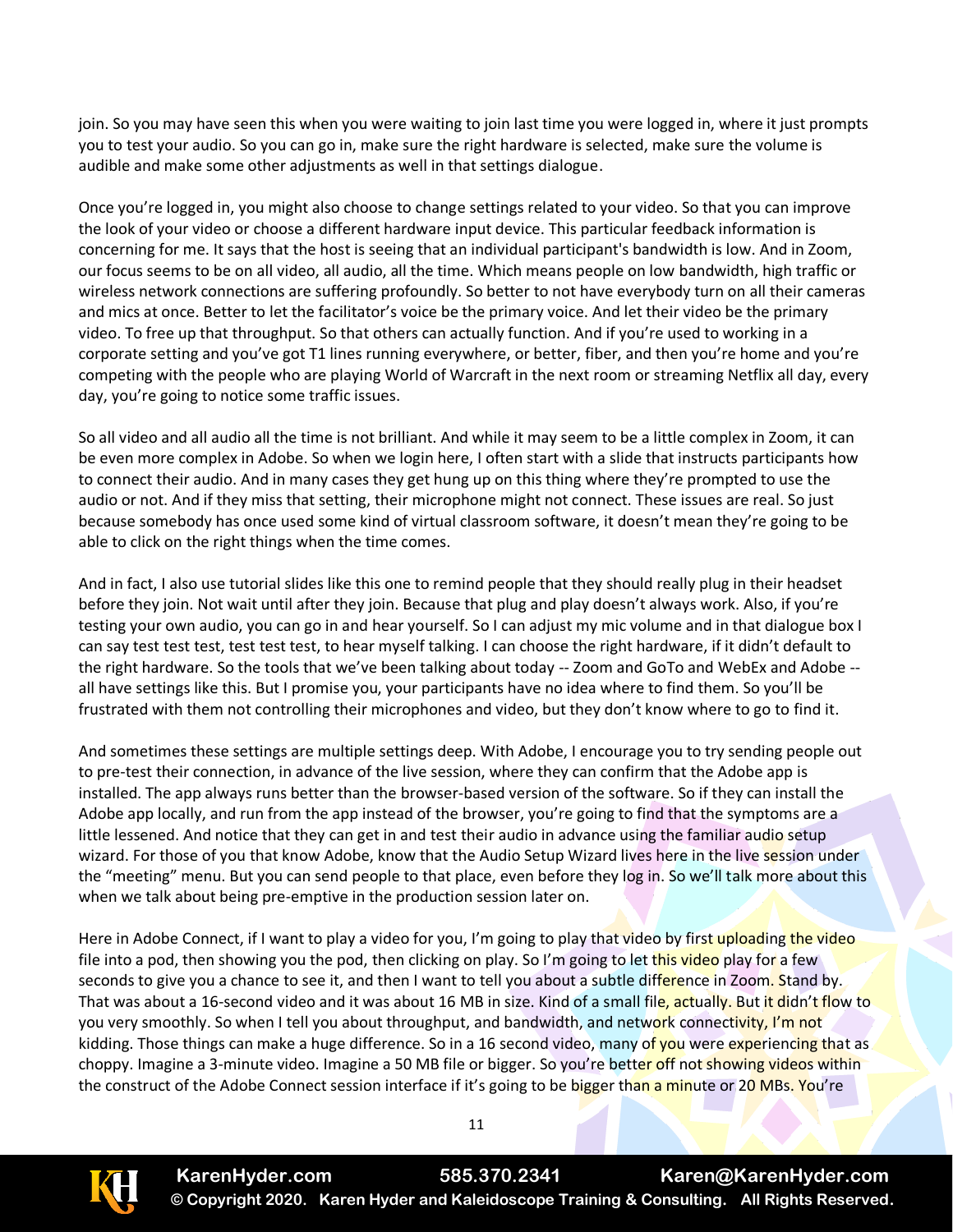better off putting it out on YouTube, letting people go there. Or putting it on your intranet someplace and letting people go there and consume that video locally.

In Zoom, there's no such thing as "uploading." So you're all application sharing, all the time. If I want to show you that video, I have to first have the video available on my desktop, then go into live sharing mode. Once I get into that application sharing dialogue box, it'll let me choose a specific area of my screen, or a specific application that's running in memory, or my whole desktop, which I find dangerous because I accidentally show things I didn't want to show. But I would hear the application sharing a live streaming video. To me that's like holding my phone up to the TV so I can broadcast the football to you. Like, that fidelity is a problem. You'll notice when you go to use Zoom though, one of the options it has is to stream a video that lives on the cloud already.

So something in Dropbox, something on YouTube, something elsewhere so that your participant is not trying to receive your broadcasted video that's being broadcast from your house to the cloud then back to everyone else. If you have problems with fidelity on that, that's why. If it's already living on Dropbox, at least it's already in the cloud. It doesn't need for me to be broadcasting it up first. Kathleen, yeah more than one audio source open creates an echo for sure. Keep in mind here too if I tried to application share a video to you in Adobe, the audio would be coming out my headphones, my earpieces. And therefore you wouldn't be able to hear it. But in Zoom, when I go to application share, this option lets me share my computer's audio, so that you would hear that – the sound from that flowering video. I'm going to breathe for a second.

You know I could talk about this stuff all day, and I'll certainly talk more about production and considerations with production when we get to session 4 later on, but I'd like you to know that when you're using Adobe Connect, there are some aftermarket apps. Some pods that you can upload into this interface to use when you need them. So if you needed something like maybe a closed captioning pod, because you have deaf or hard of hearing students in your session, you could actually load a captioning pod that would allow the captioner to type and all the participants to see. This is also available in the other tools we talked about. If you'd like to find out where those aftermarket apps are, click on the link that you see on the bottom of this slide here, it's Adobe.com products, and when you click there, it's going to take you into a library of some for-free apps, and some for-pay apps. So take a look.

I appreciate the ones from folks like Refined Data Solutions, they have a Carbon Savings Calculator that's interesting to see how much your carbon footprint is being saved by you not commuting to work every day. And another tool that lets you manage video better here in Adobe Connect.

If you're interested in Zoom, know that licensing ranges broadly, as it does with all of them, just depending on the feature set you need.

Each of them allows you to record files or record live sessions, and in Zoom you can separate the recording visual from the chat text, from the audio very easily.

Here's some other Zoom links that you might be interested in. Including the one there from Matt Richter, that is an excellent article about 44 tips and pieces of practical advice when using Zoom. There's another article there about not getting "bombed" when you're in Zoom, meaning there's a lot of security vulnerabilities that you can avoid if you follow these guidelines. These links will be available in the handout that Karyn Gleeson is going to post on our event site later.



**KarenHyder.com 585.370.2341 Karen@KarenHyder.com © Copyright 2020. Karen Hyder and Kaleidoscope Training & Consulting. All Rights Reserved.**